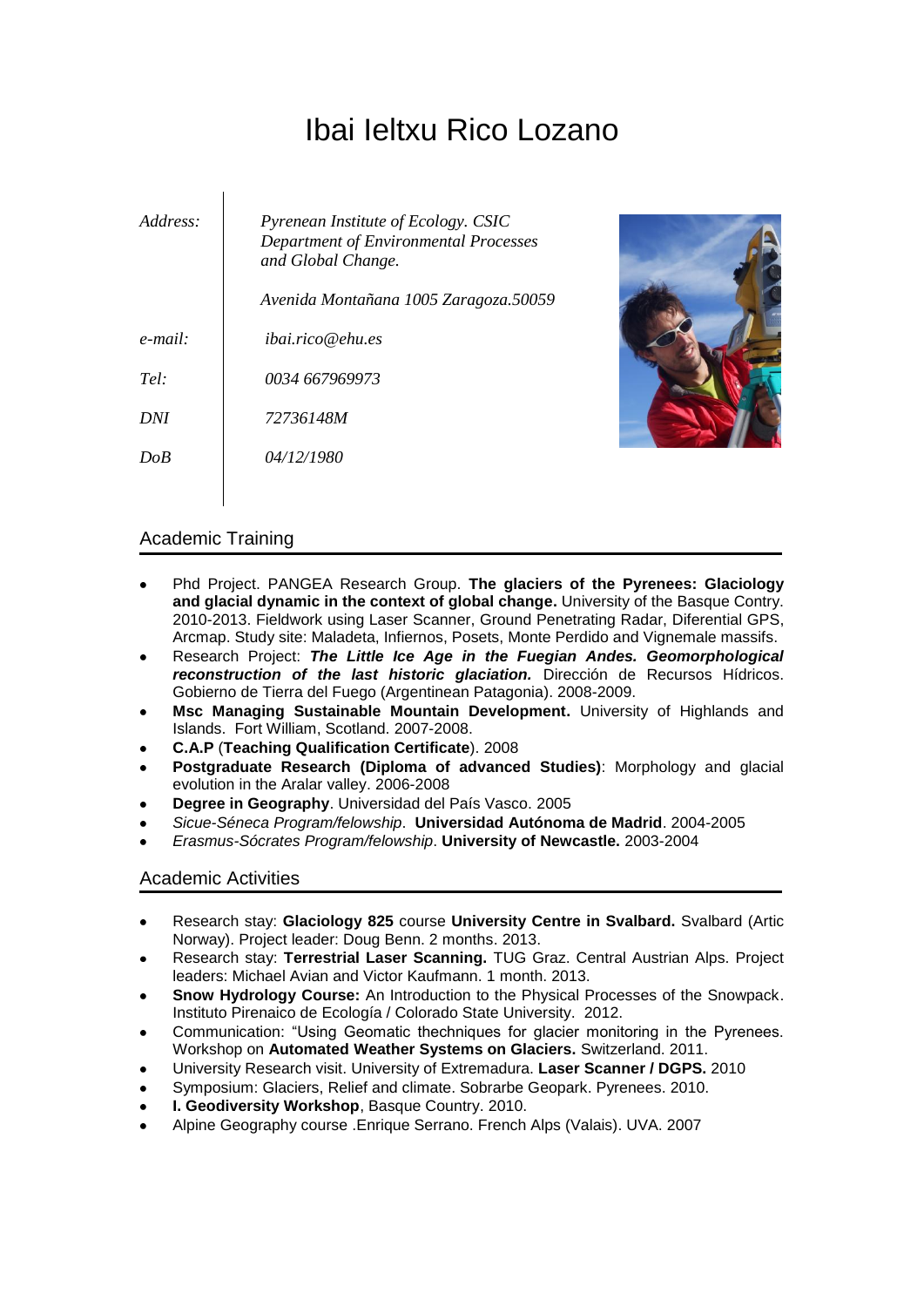#### Work Experience

- **Research Personel and Glaciology Field Assistant**. Instituto Pirenaico de Ecologia. CSIC. April 2014.
- **Professor.** UNED (Universidad Nacional de Educación a Distancia) Environmental Sciences and Geography modules. 2012-2014
- **Associate Professor.** University of the Basque Country. Geomorphology module.
- **Glaciology and hydrology internship**. Dirección de Recursos Hídricos. Gobierno de Tierra del Fuego (Argentina). 2008-2009
	- Fieldwork using Diferential GPS, Ground Penetrating Radar and Automated Weather Stations in the glaciers fo the Fuegian Andes (Patagonia).
- Mountain guide in the High Atlas Mountains (Morocco). Alventus Travel 2014.
- Mountain guide in Dolomites. Alventus Travel 2013
- Mountain guide in AustrianTirol with Alventus Travel. 2008
- Mountain guide in Madeira with Alventus Travel. 2007
- Mountain guide Assistant East-Africa with Añosluz Travel 2006.
- Trekking Guide with Estadio Fundation. Basque Country. 2011-2013. .
- Organization and guiding of Cultural and Environmental excursions to the Urdaibai Biosphere Reserve. Estadio Fundation.
- Guided Scientific Fieldwork campaigns for international students in the Pyrenees: Topographic measurements in the Pyreneean glaciers. Summers 2010, 2011 and 2012. PANGEA Research group.
- Guided Scientific fieldtrips for the University of the Basque Country: Glacial Evolution in Aralar Range (Guipuzkoa) and Glacial Geomorphology in Alto Ason (Cantabria).
- Delivery of mountain skills courses with Gaztetxoak Training School: navigation, basecamp organization, environmental education and wilderness first-aid courses. 2005
- Audiovisual Technician at Cultural centre (Ignacio Aldecoa).2006 Xenda
- University advise service. UPV /EHU.2002

## Publications and Colaborations

- Rico, I. 2011. Glacial Morphology and Evolution in the Arritzaga Valley (Aralar Range, Gipuzkoa). *Rev. C. & G., 25 (1-2), 83-104*
- Rico.I. 2011. *Un glaciar en la sierra de Aralar.* In: Los grupos de cazadores recolectores en la prehistoria de Gipuzkoa. Ehiztari bitzaileen taldeak Gipuzkuako historiaurrean. Eds: Arrizabalaga.A., Iriarte, M.J. Arqueologia 0.1. Diputación foral de Gipuzkoa. 27-29.
- Rico. I., Serrano, E., Del Rio, M., Sanjosé, J.J., Tejado Ramos, J.J. 2012. Estructura y dinámica actual del glaciar de La Paul (Pirineos): Aplicación de Laser Escaner y Georadar. XII Reunión Nacional de Geomorfología. Santander 2012.
- Del Rio, M., Serrano, E., Rico., I., Tejado, J.J. 2012. GPR Prospection in the Ossoue Glacier. 14th International Conference on Ground Penetrating Radar (GPR) June 4-8, 2012, Shanghai, China @ ISBN 978-1-4673-2663-6
- Del Rio, M., Rico, I., Serrano, E., Tejado, J.J. 2012. Applying GPR and Laser Scanner Techniques to Monitoring the Ossoue Glacier (Pyrenees). *In press.*
- Sanjosé, J.J., Serrano, E., Matías, J., Berenguer, F., Rico, I. 2012. La aplicación de técnicas geomáticas al estudio de procesos geomorfológicos en la alta montaña (Pirineos y Picos de Europa). XII Reunión Nacional de Geomorfología. Santander 2012.
- Serrano, E., Sanjosé, J.J., González Trueba, J.J., Del Rio, M., Ruiz, P., Atkinson, A., Martín, M., Rico, I., Fernandez, A. 2010. Análisis y control de indicadores geomorfológicos en el parque nacional de Picos de Europa. *Proyectos de investigación en parques nacionales: 2007-2010,* 7-32.
- Berenguer, F., Blasco, J.J., Atkinson, A., De Matias, J., Serrano, E., Rico, E., 2013, Geomatics techniques applied to the rock glaciers, glaciers and ice-patches in Spain (1991-2012).
- DVD Geomorphology in images: La diversidad geomorfológica de la tierra en 1000 imágenes. Sociedad Española de Geomorfología. ISBN: 978-84-612-6185-7.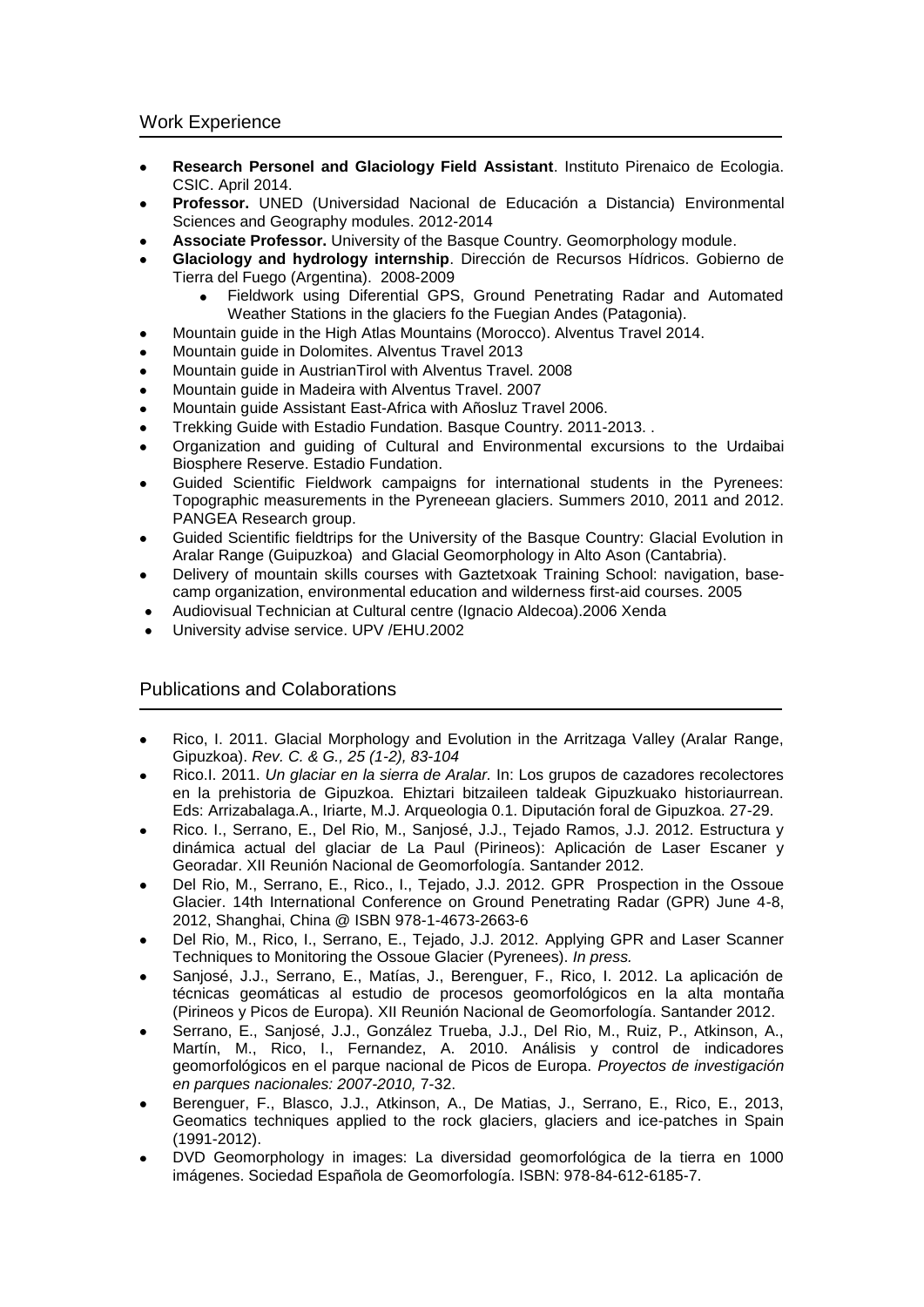- Lecture: International day of Mountains (11/12/08). UPV / EHU
- Lecture: Mendi Kultur Symposium UPV/EHU 2012. Patagonia: "Research and climbing in the South of the World".
- Organization of the Symposium: Antarctica. 100 years of Exploration and Research. University of the Basque Country. Autum 2012.

## Associated Scientific Projects

- Criosfera y cambio global en espacios naturales protegidos: control de procesos geomorfológicos asociados a la nieve y el hielo como geoindicadores de cambio ambiental en el Parque Nacional Picos de Europa, OAPN 053/2010. Ministerio de Ciencia e Innovación.
- La criosfera como geoindicadora ambiental y del cambio climático: procesos de ladera asociados al hielo y la nieve en las montañas del norte peninsular (Pirineos-Cantábrica), CGL- 2010-19729. Ministerio de Ciencia e Innovación.
- El glaciar de Monte Perdido: Monitorización y estudio de su dinámica actual y procesos criosféricos asociados como indicadores del cambio global. Proyectos de investigación Parques Nacionales. Investigador Principal: Juan Ignacio López Moreno. IPE. CSIC.
- The instability of the Vignemale North Face: Permafrost change control as geoindicators of global change. Instituto Pirenaico de Ecologia. University of the Basque Country. IPE/UPV

#### GIS training and experience

- Geography Information Systems course. ArcView 9. UPV / EHU.
- Degree Modules: Sistemas de Informacion Geografica (Universidad del Pais Vasco); Sistemas de Informacion Geográfica (Universidad Autónoma Madrid).
- Master Modules: Geography Information Systems applied to Mountain Areas (University of Highlands and Islands. UHI)
- Project: The Little Ice Age in the Fuegian Andes. Geomorphological reconstruction of the last historic glaciations. Use of GIS (Arcmap) for glacier mapping and cartography.
- Project: The glaciers of the Pyrenees: Glaciology and glacial dynamic in the context of global change. Use of GIS (Arcmap 10.2) for glacier evolution maping, Laser Scanner data and DGPS data.
- Project: Coastal evolution in Lekeitio: GIS Data processing and output.
- Project: Archaelogical Scanning in Irikaitz (Guipuzcoa). GIS Data processing and output.

#### Languages

- **English:** Writing: High. Reading: High. Speaking: High. (Toptulte C1 level)
- **Basque:** Writing: High. Reading: High. Speaking: High. (C1, Advance Level)
- **French:** Writing: Elemental. Reading: Elemental . Speaking: Elemental

#### Menber of Scientific Societies

- Research Group **PANGEA** (Natural Heritage and Applied Geography)
- Research Group IT622-13 University of the Basque Country
- **IGS** (International Glaciological Society*)*
- **APECS** (Association of Polar Early Career Scientists)
- **PYRN (**Permafrost Young Researchers Network)

## Personal Skills and other Training

Public relations, communication skills and group leading skills.